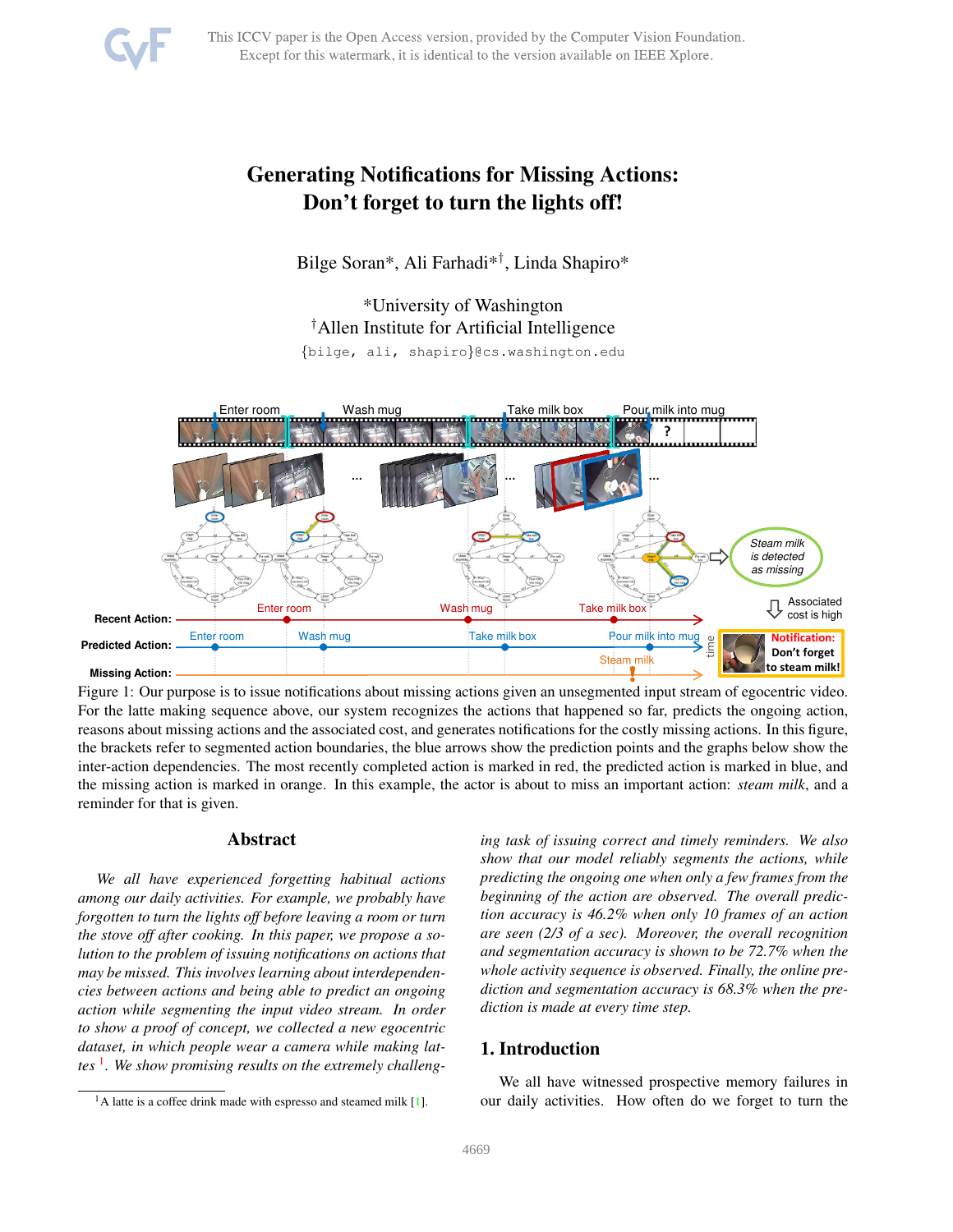<span id="page-1-0"></span>lights off before leaving a room? Or to turn the stove off after boiling water? Prospective memory failures are often devastating and sometime disastrous. Several researchers in cognitive sciences have explored the causes of prospective memory failures and shown effective medical practices [\[5\]](#page-8-1). One of the most effective medical practices is to use re-minders [\[12\]](#page-8-2) [\[30\]](#page-8-3).

In this paper, we study the problem of automatically issuing reminders about actions that users might forget. These reminders can potentially prevent catastrophic events. Such notifications can also be useful for individuals with memory and cognition problem such as Alzheimer's disease. We also envision that these reminders can eventually be helpful in completing complex procedures.

Egocentric cameras are suitable for these kinds of frameworks, as they move with the user. For a proof of concept, we collected a latte making dataset using an egocentric camera, in which subjects wore a head-mounted camera to record their actions during the latte making activity in their own style.

We propose a novel system, which notifies people when they forget to perform an action before their current action finishes. Such a system needs to understand the ongoing action before it completes and decide whether there is a missing action or not, and if it is necessary give a notification about this missing action. For that, it needs to extract interaction dependencies and possess a decision mechanism that takes the importance of the missing action into account. Furthermore, predicting the ongoing actions as early as possible is needed. For example, when a *leave room* action is predicted, the system can check whether it needs to remind the user for *turning the stove off* by checking whether *the stove is set to on* and decide how important that reminder is by analyzing the associated cost.

## 2. Related Work

Egocentric Vision: Recently, egocentric activity recognition is gaining a lot of interest among the computer vision community. There are many works analyzing either the camera wearers actions  $[7, 8, 7, 33, 21, 29]$  $[7, 8, 7, 33, 21, 29]$  $[7, 8, 7, 33, 21, 29]$  $[7, 8, 7, 33, 21, 29]$  $[7, 8, 7, 33, 21, 29]$  $[7, 8, 7, 33, 21, 29]$  $[7, 8, 7, 33, 21, 29]$  $[7, 8, 7, 33, 21, 29]$  $[7, 8, 7, 33, 21, 29]$  $[7, 8, 7, 33, 21, 29]$  or the people surrounding the camera wearer [\[38,](#page-8-9) [37\]](#page-8-10). For a review of egocentric vision please see [\[20\]](#page-8-11).

Our notification system requires prediction of actions from partial observations. [\[37\]](#page-8-10) uses the video recordings of a camera worn by a robot and *predicts the actions of the people around the robot*. To the best of our knowledge, we are the first to study action prediction in egocentric videos, where the *camera wearer's actions* are analyzed. This setting is especially suitable for daily living activity prediction.

Action Prediction: Action prediction is defined in [\[36\]](#page-8-12) as a probabilistic process, which estimates the action in progress when only the beginning part of the action exists. [\[36\]](#page-8-12) represents an action as an integral histogram of spatio-temporal features and uses a dynamic bag-of-words approach to predict. [\[37\]](#page-8-10) predicts the human actions during human-robot interactions. They use previous actions as cues to infer the following ones, therefore requiring particular action pairings. It is different from our model in that, although there is a partial-order among the actions in our model, we do not require one action to be a predecessor of another; a person either steams the milk first and grinds the coffee next or vice-versa. [\[4\]](#page-8-13) studies recognizing actions where the missing part of the action (temporal gap), can be anywhere. They used sparse coding to determine the likelihood that a certain type of activity is present in the partially observed video. [\[27,](#page-8-14) [28\]](#page-8-15) propose an activity prediction framework; their purpose is to predict higher-level activities using actionlets, and the dependencies between them are represented by a probabilistic suffix tree.

A max-margin early event detector (MMED) is proposed by [\[13,](#page-8-16) [15\]](#page-8-17) for training temporal event detectors for early detection of actions. Their model extends the structured output SVM (SOSVM) to accommodate sequential data. In general MMED is designed for *early event detection*, while for the problem we are tackling we need to *recognize the actions from partially observed videos*. [\[43\]](#page-8-18) proposes a moving pose descriptor framework on depth sequences, which is also used for activity detection and low-latency recognition. After the successful application of a modified SOSVM model to an early event detection problem, the popularity of SOSVM-based models for action prediction has risen over the years. [\[23\]](#page-8-19) proposed a multi-scale model for action prediction for already segmented videos. Their model uses both the global and the local history of features to learn temporal dynamics. Similarly, [\[24\]](#page-8-20) used hierarchical "movemes" for describing human movements at multiple levels of granularities, ranging from atomic movements to the ones that exist in a larger temporal extent to predict actions in segmented videos. Both [\[23,](#page-8-19) [24\]](#page-8-20) used modified versions of the SOSVM. [\[6\]](#page-8-21) explored the trade-off between accuracy and observational latency by determining distinctive canonical poses of the subjects.

Activity forecasting aims to predict future actions rather than recognizing ongoing ones from partial observations. [\[22,](#page-8-22) [17\]](#page-8-23) proposed methods for activity forecasting, which is out of the scope of our paper.

Event detectors in general suffer from a major fundamental drawback of overlapping detections for different actions. In our paper, besides prediction we also address temporal segmentation in a coupled, supervised setting.

Joint Segmentation & Recognition: Most studies in the literature perform recognition/prediction on pre-segmented videos. There exist techniques for coupled segmentation/recognition, but most of them rely on generative models  $[10, 2, 26, 44]$  $[10, 2, 26, 44]$  $[10, 2, 26, 44]$  $[10, 2, 26, 44]$  $[10, 2, 26, 44]$  $[10, 2, 26, 44]$  $[10, 2, 26, 44]$ .  $[14]$  proposed a maximum margin temporal clustering, which determines the start and the end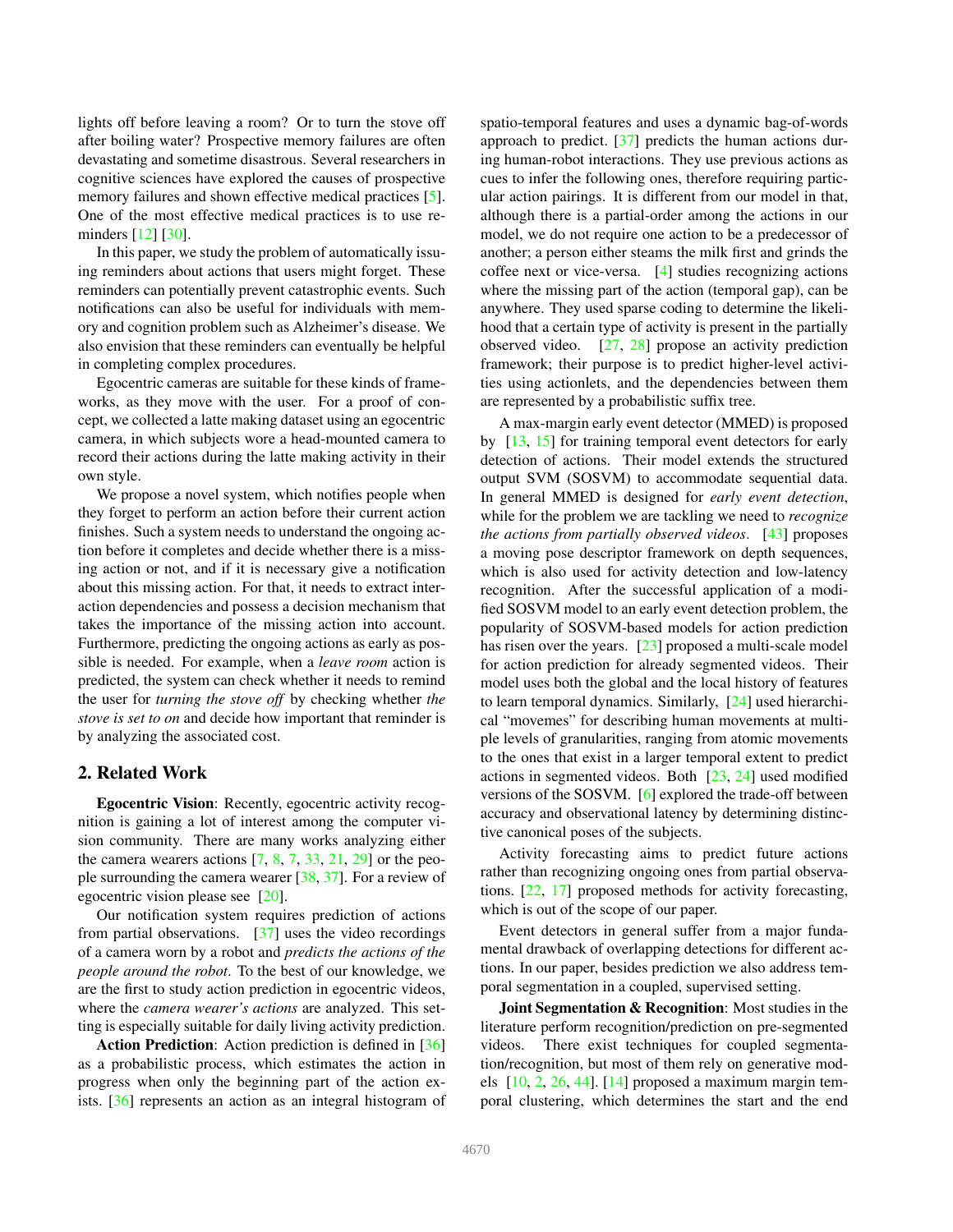<span id="page-2-3"></span>of each segment, and discriminates among temporal clusters by a multi-class SVM. [\[31\]](#page-8-29) represented activities as temporal compositions of motion segments. To train their action classifier model, they used both temporal composition information and visual features of motion segments. [\[3\]](#page-8-30) used spatio-temporal graphs of an activity class to parse a test video by matching its graph with the closest activity model. [\[34\]](#page-8-31) achieved online parsing of videos to its actions and sub-actions using specialized grammars, which define temporal structure and can be parsed with a finite-statemachine. [\[16\]](#page-8-32) jointly performed video segmentation and action recognition using a method based on a discriminative temporal extension of the spatial bag-of-words model. The most similar to our work, [\[9\]](#page-8-33) segmented actions by using a model that encodes the change in the states of the world.

Orderings in an Activity Sequence: An action is defined by [\[35,](#page-8-34) [18\]](#page-8-35) as a sequence of key poses of actors depicting key states. Their model assumes a partial ordering between the key frames, making it tolerant to action duration. [\[41\]](#page-8-36) proposed a method to learn the partially ordered structure inherent in human everyday activities by analyzing the variability in the data. [\[40\]](#page-8-37) represented each activity using partially ordered intervals and used Dynamic Bayesian Networks to represent the partial order. [\[11\]](#page-8-38) extracted the storyline of a video using AND/OR graphs to represent the causal relationships among actions. [\[19\]](#page-8-39) used co-occurrence graphs to represent the relations among lowlevel events. In our work we focus on the ordering among actions and propose to use directed graphs, where a relation between two nodes represents an action ordering but the relation defining the graph does not have to be antisymmetric as in the case of partial orders, allowing the inclusion of cycles. Strictly sequential models like HMM do not directly allow inferences about missing actions. P-Nets require temporal and logical relationships between nodes to be engineered manually, which also does not allow circles.

### 3. Approach

Our end goal is to notify users when they forget to perform an important action before the ongoing one ends. In order to do this we need to: (1) recognize what the user has already done so far, (2) determine what the user is about to do, (3) identify the missing actions, (4) compute the corresponding cost of missing them, and (5) use this cost to generate reminders. In this framework, the first two tasks require performing action recognition and prediction together with segmentation, (3) and (4) require extracting inter-action dependencies, and (5) requires a notification decision mechanism.

Suppose we are given the segmentation of actions, and we have a function  $F(t)$  that for each small window L before time t can give us the action category ( $F(t) = a_i \in$  $A = \{a_1, a_2, ..., a_M\}$ , the set of all actions), and a function  $\psi(t, F(t))$ , that for each time t and the given action category  $F(t)$ , provides the state of the progression of the action:

<span id="page-2-2"></span>
$$
\psi(t, F(t)) = \begin{cases}\n-1 & \text{if } t \in B_{F(t)} \\
0 & \text{if } t \in M_{F(t)} \\
1 & \text{if } t \in E_{F(t)}\n\end{cases}
$$

where  $B, M, E$ , represents the action beginning, middle and end states. Let  $t_+$  be the next time step after  $t; t_+ =$  $t + L$ . Then we can formulate a scoring function  $\mathcal Z$  for the utility of issuing a reminder at time  $t_+$  as:

$$
\mathcal{Z}(t_+) = \Delta(t) * [\mathcal{C}(F(t_+), \mathcal{N}(F(t), F(t_+))) + \lambda * \alpha] \tag{1}
$$

$$
\Delta(t) = -\psi(t_+, F(t_+)) * \psi(t, F(t))
$$

where  $C(a_i, a_q)$  is the cost of performing action  $a_q$  after  $a_j$ ,  $\mathcal{N}(a_i, a_j)$  returns the first missing action between the last completed action  $a_i$  and the predicted one  $a_j$ ,  $a_i$ ,  $a_j$ ,  $a_q \in$ A.  $\Delta(t)$  is a function that specifies the candidate times for issuing a reminder; these are the times a prediction is made after a completed action.  $\alpha$  is a constant penalty for a reminder about an unnecessary action or for missing a required reminder, and  $\lambda$  is a trade off factor. The value of  $\mathcal{Z}(t_+)$  at time  $t_+$  determines if a notification should be given.

In order to obtain a list of missing actions and compute  $N$  and  $C$ , we need to extract the dependencies between actions and calculate the cost of performing one action after another. We use action orderings to model the inter-action dependencies.

#### 3.1. Extracting Dependencies Between Actions:

Every individual might follow a different order of actions while completing an activity. For example, one person might prefer to add milk after adding espresso, while the other might prefer to do the opposite. We represent the space of all dependencies between actions as a possibly cyclic, directed graph [2](#page-2-0) , which we call a *flexible ordered graph* [3](#page-2-1) .

A flexible ordered graph is a directed graph  $G = (V, E)$ , in which the vertices  $V$  represent actions and the weighted directed edges E represent ordering constraints (Figure [2\)](#page-3-0). The flexible ordered graph is transitive, possibly cyclic but not reflexive. Having cycles does not hurt the process but rather gives the flexibility to complete some action sequences multiple times. For example, a person might decide to add more milk after having added some.

Flexible Ordered Graph Construction: Assume that we have a set of videos,  $S = \{S_1, S_2, ..., S_K\}$ . To construct a

<span id="page-2-1"></span><span id="page-2-0"></span><sup>2</sup>Different from partially ordered graphs, which do not allow cycles.

<sup>&</sup>lt;sup>3</sup>To make the solution simpler, we do not allow self-loops although our model can be easily adjusted to handle them.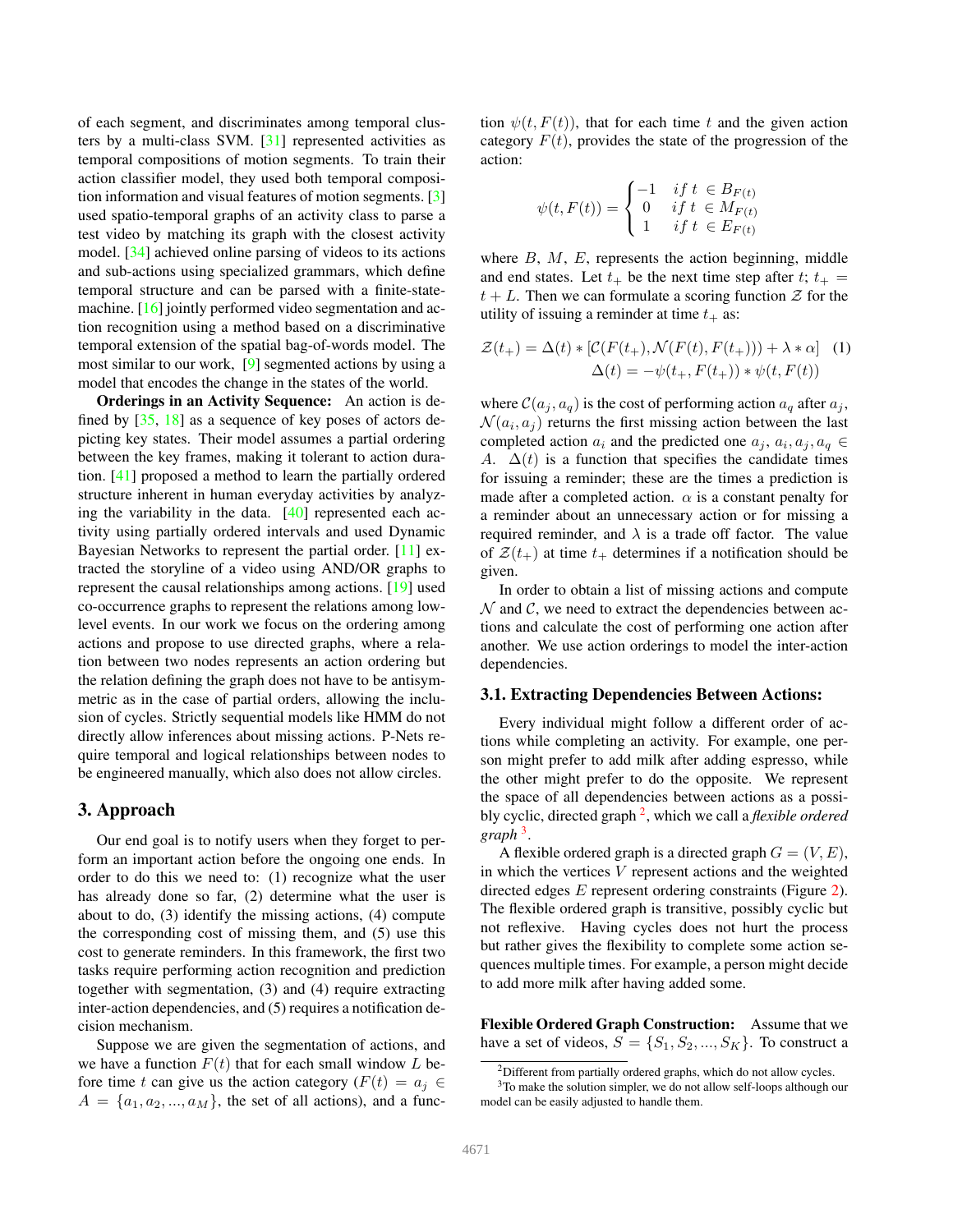<span id="page-3-0"></span>

Figure 2: An example flexible ordered graph, where the most recent action is take milk box, marked in red, and the predicted action is pour milk into mug. The possible paths from the most recent action to the predicted one are marked in green and yellow.

flexible ordered graph, we use the *complete set of actions*, which is assumed to contain possible action orderings when the activity is completed *correctly*. Over this set, a flexible ordered graph is constructed by computing the transition probabilities, T, between every pair of actions  $(a_i, a_j)$ .  $T(a_i, a_j)$  shows the transition probability from action  $a_i$  to  $a_j$ . For each action pair  $(a_i, a_j)$ , if  $a_j$  follows  $a_i$ , an edge  $e_{ij} \in E$  is created from  $v_i$  to  $v_j$ ;  $v_i, v_j \in V$ . The weight of each edge  $w(v_i, v_j) = w(e_{ij}) = 1/T(a_i, a_j)$ .

For the latte making activity, the flexible ordered graph has fixed entrance and exit states, namely, entering the room and leaving the room. An example flexible ordered graph is given in Figure [2.](#page-3-0)

Cost of performing one action after another  $(C)$ : We calculate the cost of taking action  $a_q$  after  $a_j$ ,  $\mathcal{C}(a_j, a_q)$  as the minimum weighted geodesic distance from  $a_j$  to  $a_q$  on the flexible ordered graph  $G$ :

$$
C_q^j = C(a_j, a_q) = min_P(\sum_{e \in P} w(e))
$$

where  $P(a_j, a_q)$  is *any* path from  $a_j$  to  $a_q$ , and  $e \in P$ . The path corresponding to  $\mathcal{C}(a_j, a_q)$  is represented as  $P_{jq}^*$ . Since the weights on the edges are always positive, taking circular paths repeatedly can never produce a value less than taking the direct path once.

Determining missing actions  $(N)$ : Assume that the most recently completed action is  $a_i$ , and our method predicted that the user is about to perform action  $a_j$ . We compute  $C(a_j, a_q)$ , where  $a_q$  is the first action on the path  $P_{ij}^*$ . If the value of  $\mathcal{C}_q^j$  is high enough, we report the actions on  $P_{ij}^*$  as missing. For example in Figure 2, after take milk box, our system predicted that the user is about to pour milk into mug. The action steam milk is then reported as a missing action, because it is on the minimum cost path between take milk box and pour milk into mug and has a high cost of being missing.

#### 3.2. Coupled Prediction and Segmentation Module

Calculation of  $\mathcal{Z}$ , in Equation [1,](#page-2-2) requires F and  $\psi$ , which in turn requires action segmentation, recognition and, prediction available. So far, these were assumed. In this section we describe a model for predicting what the user is about to do from a video stream. This requires knowing the boundary of the previous action and predicting the ongoing action from the very first few frames.

Segmentation Using Action Part Classifiers: For a streaming unsegmented video sample, we designed a discriminative Hidden Markov Model (HMM), which infers the past (recognition) and the current (prediction) action categories, while segmenting the activity sequence. In addition, it provides the current progress of the predicted action: beginning, end or middle.

In this model, the states are different action parts belonging to all action categories. These actions are connected according to their reachability. Actions parts can be in one of the three categories: action beginning (corresponding to the first  $L$  frames of an action), action end (corresponding to the last L frames of an action) and action middle (corresponding to each L consecutive frames between the action beginning and end parts). For a particular action  $a_i$ , the probability of reaching to action middle  $(M_{a_i})$  and action end  $(E_{a_i})$  states from the action beginning  $(B_{a_i})$  state depends on the length of the action. In addition to in-class reachability, the end state of every action class can reach to the beginning states of other action classes according to the transition probabilities obtained from the full training dataset, which consists of both complete and incomplete training samples. Figure [3](#page-4-0) shows the states and the allowable transitions in the model, where the observation probabilities come from the action beginning, middle and end classifiers described in the next section.

Action Part Classifiers: For training *action part* classifiers, we first partition the action samples in the training data into parts: beginning, middle and end. Figure [4](#page-4-1) shows this partition for different action part classifiers. N represents an arbitrary length of an action. We only use the first  $L$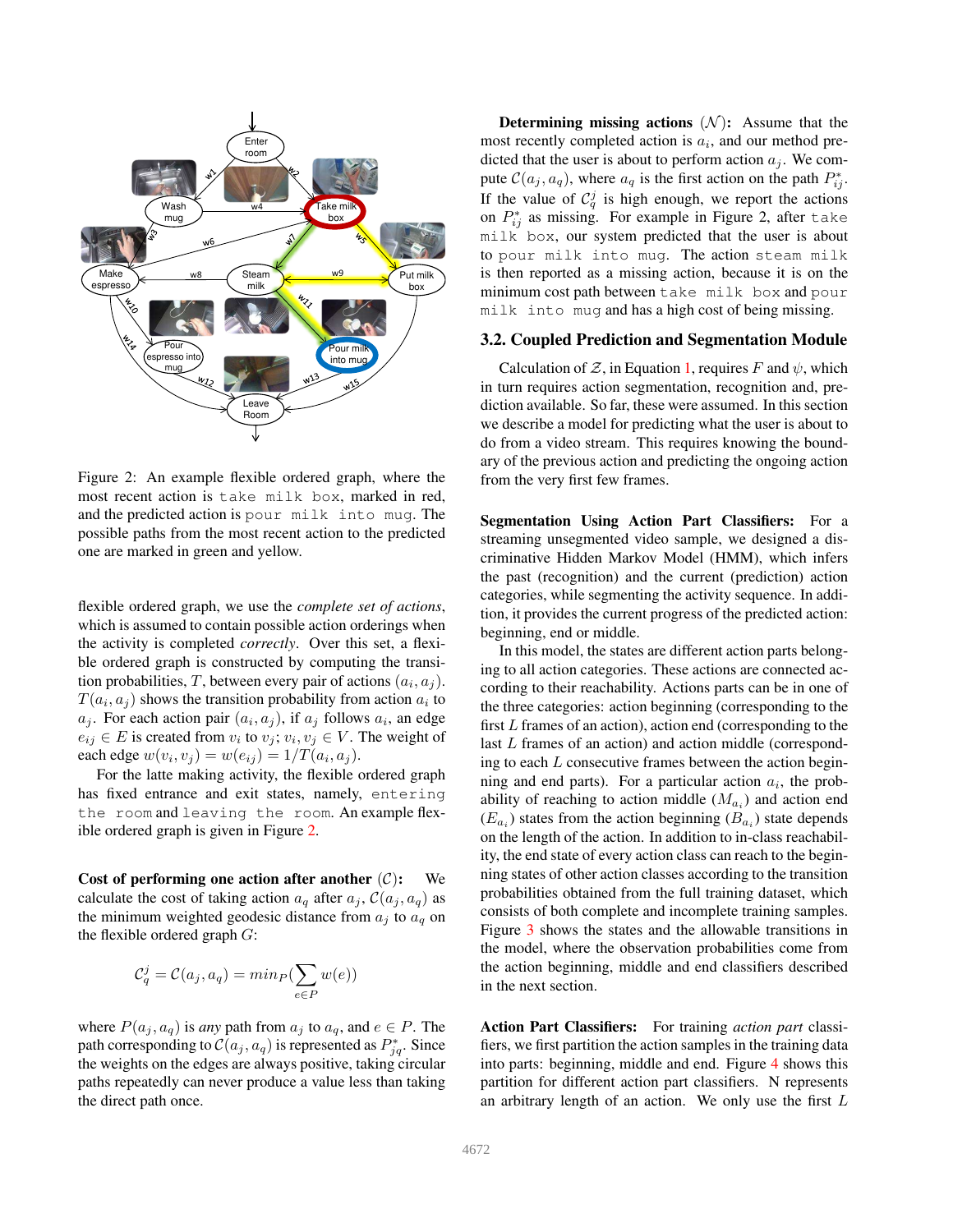<span id="page-4-3"></span><span id="page-4-0"></span>

Figure 3: Our coupled HMM model for segmentation and prediction. The states are beginning, middle and end, and the observations come from action part classifiers.

frames of actions for training action beginning classifiers. For training the action end classifiers, we use the last  $L$ frames of each action, and we use all remaining  $L$  frames in each action as a separate sample for training the action middle classifiers. We use linear SVM's for the training of all action part classifiers and calibrate using the method of [\[39\]](#page-8-40).

<span id="page-4-1"></span>

Figure 4: Different parts of training data are used for training different action part classifiers: beginning, middle, end.

Inference: During the inference process, we need to solve recognition, segmentation and prediction at the same time. A given input video  $S_k^{test}$  is divided into non-overlapping parts of length  $L$  and fed into the part classifiers. Given our model with the observations from the part classifiers, this problem is solved using the Viterbi algorithm. This procedure not only finds the action boundaries and recognizes past actions, but also predicts the ongoing action from partial observations. Figure [5](#page-4-2) illustrates this procedure.

## 4. Experiments

Our purpose is to give proper reminders to users when they forget to perform some actions. For this purpose we design a model, which has two main functionalities: (1)segmenting, recognizing previous and predicting the current action at the same time, (2) making a notification decision based on the segmentation, recognition and prediction.

<span id="page-4-2"></span>

Figure 5: Inference: Each test video is divided into fixed length parts and feed to part classifiers. In the Viterbi trellis  $B_A$ ,  $M_A$ ,  $E_A$  nodes represent 29 class action beginning, middle and end classifiers, respectively, and every edge represents 29x29 connections. An example output path is highlighted in green.

Dataset: To the best of our knowledge, there is no existing dataset, which is designed for notification purposes. Egocentric settings are more suitable for understanding daily activities as the camera can move around with the person. For this reason, we collected a new dataset using a Looxcie HD camera mounted on a cap, which can record 1920x1080 resolution in  $\sim 30fps$ . We have recorded 41 videos of about 20 subjects, some of whom made lattes multiple times in different days. The total number of frames in the dataset is 344, 173. During data collection, all subjects were asked to make lattes according to their own preferences; therefore the action order and duration, and the actions in each video vary. Our only request to the subjects was to look at the action of interest while performing the action, in order to avoid irrelevant frames. However, in many cases the subjects still looked around, making the dataset more challenging. Another challenge in the dataset is simultaneous actions; we noticed that people tend to perform multiple actions at the same time. For instance, while making espresso, they may steam milk at the same time. Simultaneous action recognition/prediction is out of scope of this paper, and we labeled those parts of videos with only one of the simultaneous actions. Example frames from the collected dataset is given in Figure [6,](#page-5-0) and the full list of actions is given in Table [1.](#page-5-1) In our experiments, we downscaled the videos to 480x270 resolution and sampled one out of every two frames, resulting in a total of 108,159 frames after irrelevant ones were removed.

Metrics: We use a variety of metrics to evaluate the proposed notification system, and to analyze different parts and alternative approaches. Our goal is to be as precise as possible for each user. Therefore, our performance numbers are the average over the scores of each sample unless otherwise stated. Moreover, since recognizing each action is very im-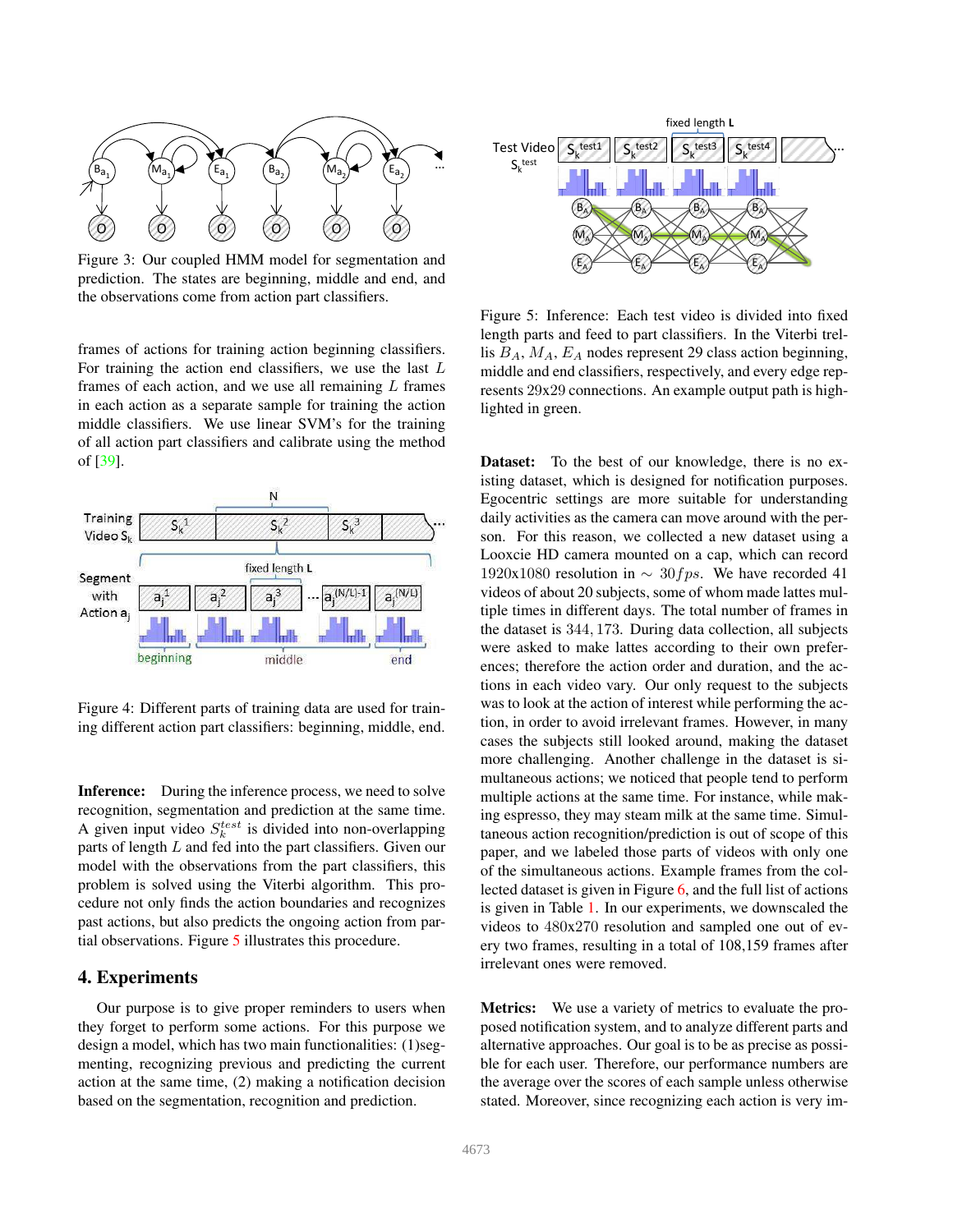<span id="page-5-3"></span><span id="page-5-0"></span>

Figure 6: Example frames from the collected egocentric dataset of latte making activity.

<span id="page-5-1"></span>

| clean portafilter       | clean espresso pitcher      |
|-------------------------|-----------------------------|
| clean nozzle            | clean milk pitcher          |
| wash mug                | close fridge                |
| flatten milk box        | steam milk                  |
| enter room              | grind coffee                |
| leave room              | make espresso               |
| open fridge             | pour coffee into mug        |
| take coffee portafilter | pour milk into mug          |
| pour milk into pitcher  | put jacket                  |
| put keys                | put milk box back to fridge |
| throw milk box          | put milk pitcher            |
| take jacket             | take keys                   |
| take milk box           | take milk pitcher           |
| turn off lights         | turn on lights              |
| stir                    |                             |

Table 1: Actions of latte making activity.

portant for giving proper notifications, we believe average per class accuracy is more important than the average accuracy for the evaluation purposes (despite the fact that our model produces higher results for average accuracy). Note that, this is a multi-class problem and accuracy is calculated over all classes simultaneously.

Experimental Setup: In all of our experiments we use 23 complete samples, where there is no missing action as our fixed part of training data. We then use 18 incomplete samples with missing actions for testing in a leave-one-outcross-validation fashion. We use our training data such that every sample of an action has exactly one action beginning part, exactly one action end part, and zero or more action middle parts, whose lengths are equal to 10 frames. During the inference time, a test video sequence is divided into fixed length parts of 10 frames.

Features: The visual data obtained from egocentric videos are drastically different from the data obtained from static cameras. Although the high camera movement causes jitter and requires camera motion handling and perspective distortions, there is an advantage to the egocentric

<span id="page-5-2"></span>

|             | Avg. Acc. | Avg. per   |
|-------------|-----------|------------|
|             |           | Class Acc. |
| <b>STIP</b> | 58.61     | 57.29      |
| <b>GIST</b> | 69.74     | 67.94      |

Table 2: Accuracies of the STIP vs the GIST features in recognizing actions using a Discriminative HMM.

cameras: the scene changes with the action as the camera moves. Therefore, the scene-based representations such as GIST [\[32\]](#page-8-41) features are useful. In our experiments we use GIST as our feature representation and extend it to video part representation using the bag of words (BoW) paradigm, with 500 words. To show the benefit of GIST, we also experiment with space-time-interest-point features (STIP) [\[25\]](#page-8-42). For comparison purposes, we use segmented videos and represent each action using BoW with a dictionary size of 500 words. Table [2](#page-5-2) shows comparisons between GIST and STIP in action recognition on our dataset using discriminative HMM. Dense Motion Trajectory [\[42\]](#page-8-43) features in general are not suitable in egocentric settings because of continuous drastic camera movement.

# 4.1. Evaluation

We evaluate the proposed system in two tasks: 1) Evaluation of the notification module. 2) Evaluation of the prediction and segmentation model.

Notification Module: Our system is designed to give appropriate notifications, while the users continue their activities. Since the activity of latte making always ends with the leave room action, we also check for the required actions that are not completed until a leave room action is detected. Some of these reminders can be previously given when a missing action is detected. The cost of any required action after performing the leave room action is set to infinity, always resulting in a notification when it is missed. Required actions are defined in two parts: the first part consists of the minimum set of actions,  $A^{min} \subset A$ , that are manually determined as required for latte making activity to be complete, and the second part is updated online at every new prediction, according to automatically calculated co-occurrences with other actions. (For example, an open fridge action always co-occurs with a close fridge action. When an open fridge action is detected, a close fridge action is added to the set of required actions.). For the calculation of co-occurrences, we use the complete set defined above. When a required action is completed, we remove it from the set.

The accuracy of our notification system can be measured in 3 ways: 1) Existence of a reminder: We measure if we give a reminder for the samples that need one regardless of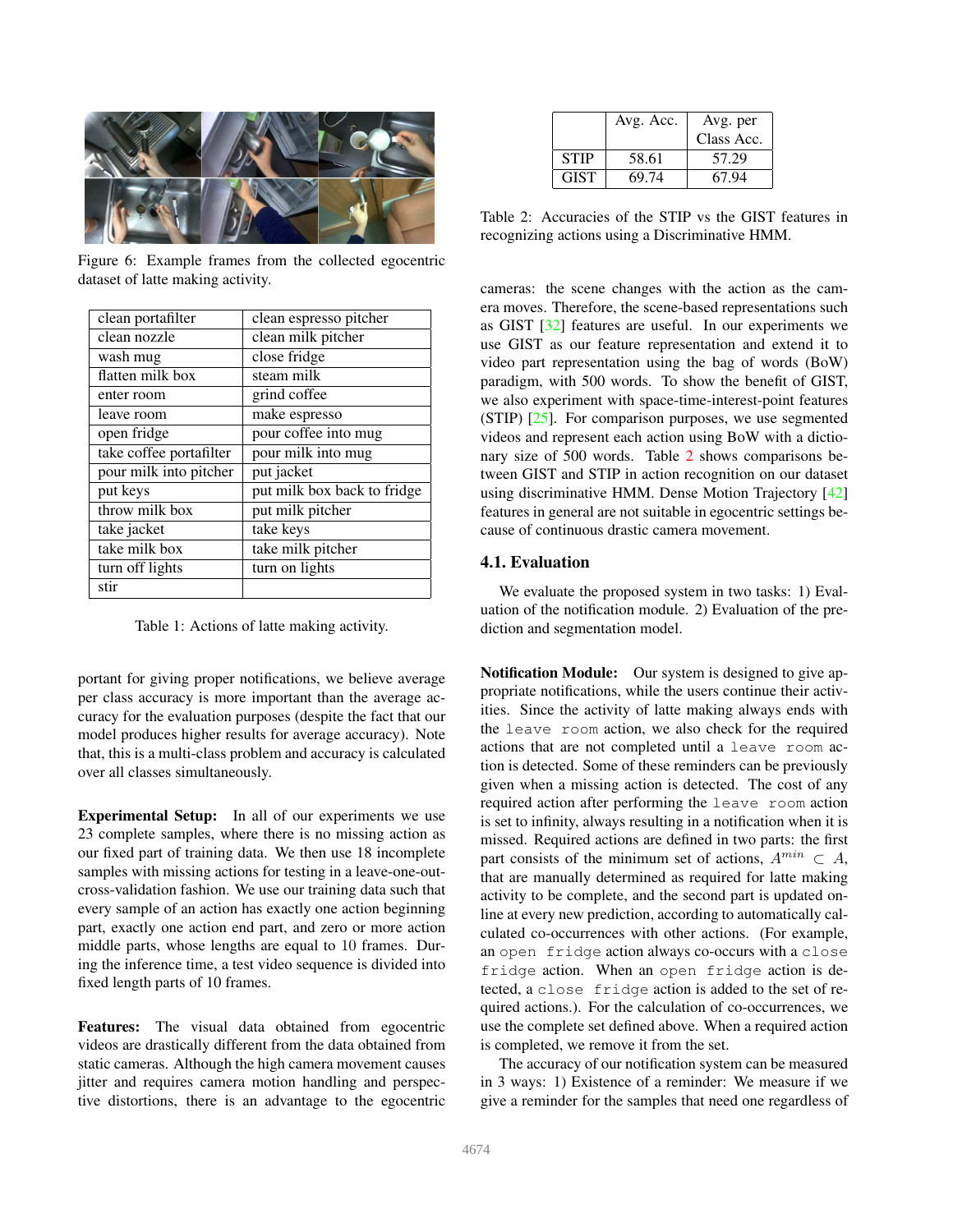<span id="page-6-2"></span><span id="page-6-0"></span>

Figure 7: Evaluation of the notification module: (a) shows the precision-recall curve for notification correctness evaluation regardless of time. (b) shows the precision-recall curve for giving the correct notification at the right time.

time and action type. Our system gives a notification whenever it is required, precision and recall are equal to 1 for all samples. 2) Correctness of the type of the reminder: We measure if our method give the proper notification regardless of timeliness. 3) Timeliness of reminder: We measure both the correctness and timeliness of the notification. The timeliness of a notification is measured in a  $\delta$  neighborhood. This means that if a reminder is given in the  $\delta$  neighborhood of the groundtruth time, it is counted as correct. In our experiments,  $\delta$  is set as 25 frames. Figure [7](#page-6-0) represents the precision-recall curves for the last two evaluations, when  $\alpha = 0.5, \lambda = 1$ . Note that, issuing the correct and timely reminders is extremely challenging. As a baseline, we generated random notifications by making a random notification decision at the end of every action part. Over 10 random notification generations, the average precision and recall we could get are 0.0007 and 0.1, respectively.

Segmentation and Prediction Model: Table [3](#page-6-1) shows the performance of our model when the whole sequence is already observed using different metrics, both in partwise and framewise. When we evaluate partwise, we assign the groundtruth label of a part with max pooling. The first column shows the average accuracy of all samples. The second column shows the accuracy calculated by concatenating the recognition labels and comparing with the concatenated groundtruth. This evaluation is biased towards the results of the longer sequences. First and second rows give average accuracy and average per class accuracy respectively, over parts. The third and fourth rows give the framewise average accuracy and framewise average per class accuracy, respectively.

# Baselines: Tables [4,](#page-7-0) [5,](#page-7-1) [6](#page-7-2) show different baselines.

To explore our model in different settings, we first cal-

<span id="page-6-1"></span>

|                     | Avg. Over | Overall Avg. |
|---------------------|-----------|--------------|
|                     | Samples   |              |
| Accuracy            | 72.66     | 73.82        |
| Avg. per Class Acc. | 63.39     | 64.78        |
| Framewise Acc.      | 72.25     | 73.42        |
| Framewise Avg. per  |           |              |
| Class Acc.          | 61.96     | 63.91        |

Table 3: Accuracies of our prediction and segmentation model when L=10 and the whole sequence is observed.

culate the prediction accuracy. For this purpose, we use the groundtruth locations of action beginning states for deciding prediction times. Figure [8](#page-7-3) shows an example scenario, in which the prediction times are represented by arrows, brackets show groundtruth action boundaries, and the red boxes are the parts on which a prediction is made. The first line of Table [4](#page-7-0) shows the results of the action beginning classifier, which does not use temporal information. The second line shows the results when we use an ordinary discriminative HMM, where the observations come from the action beginning classifier. In both of these experiments the segmentation is provided.

Row 3 of Table [4](#page-7-0) shows the results for coupled prediction and segmentation. Prediction times are the same as the first two experiments and the red boxes in Figure [8](#page-7-3) show the corresponding parts. Row 4 of Table [4](#page-7-0) shows the results of online prediction. We measure the online prediction accuracies for the labels predicted at each time step. As more frames are observed, the earlier predictions might be updated, but the accuracies are computed only on the current predictions; the green boxes in Figure [8](#page-7-3) show the corresponding parts. This is the evaluation suitable for a real life scenario, since we make decisions as we observe frames. As another experiment, we use the whole sequence to recognize and segment actions. The last row in Table [4](#page-7-0) shows the corresponding results.

We evaluated our part classifiers to see how well each represented its class. Table [5](#page-7-1) show their accuracies, when we assume the segmentation is given and the test input is from the related part of the action. The values in the last row are equal to the action prediction accuracies, when the segmentation is given and temporal information is not used (Table [4,](#page-7-0) row 1).

Our model is designed to predict actions for unsegmented videos. We compare our model with max-margin early event detectors (MMED) [\[13,](#page-8-16) [15\]](#page-8-17), which is a modified SOSVM model, detecting the actions in an unsegmented video before they complete. At each step [\[13\]](#page-8-16) detects only the first instance of an action. In order to detect multiple instances of the same class in a sample, we input the remaining video after every detection. We used the same features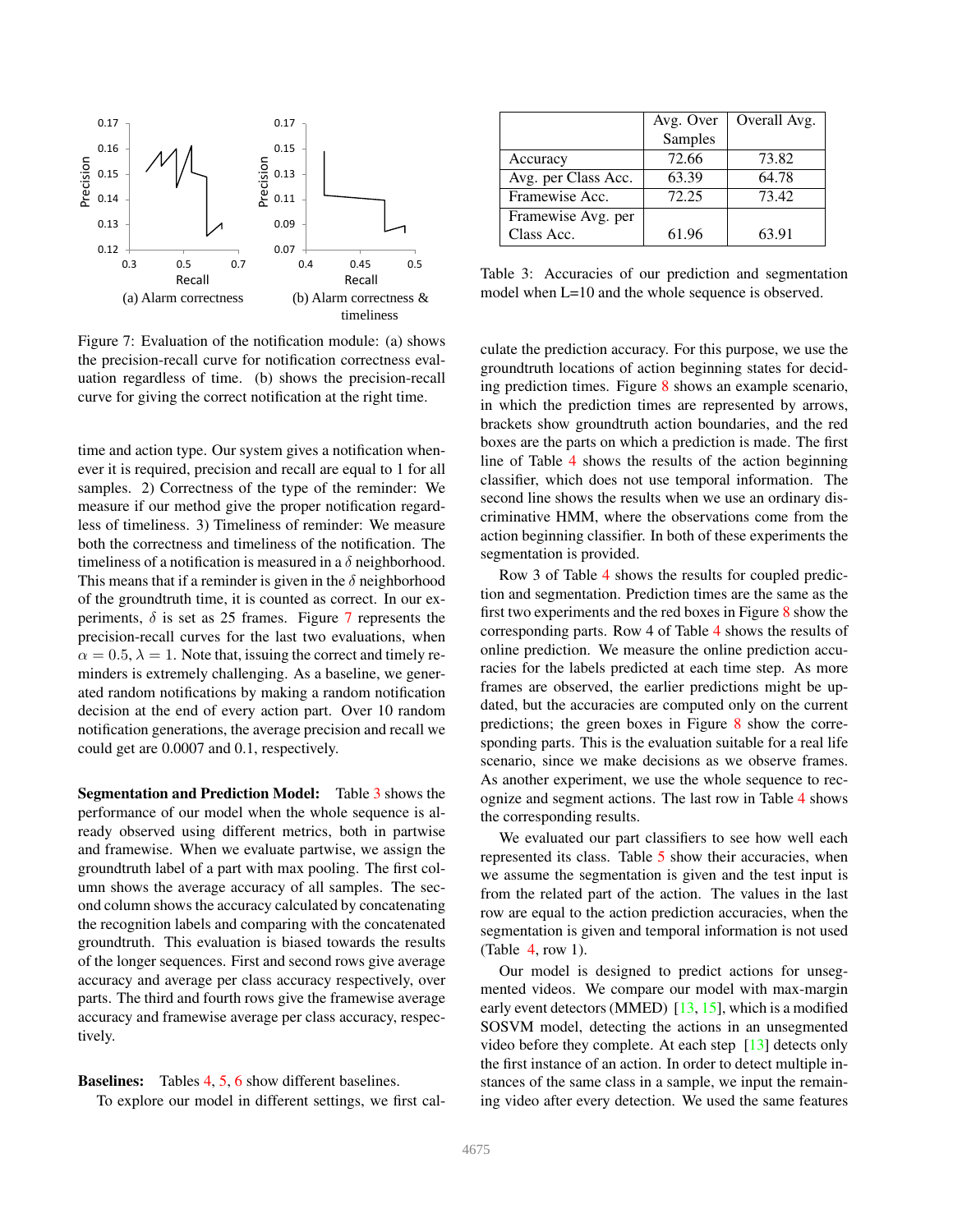<span id="page-7-3"></span>

Figure 8: Prediction is evaluated on the action beginning parts, shown by red boxes. Online prediction evaluation is done over the predicted labels of parts shown by green boxes. The labels in the boxes show the predictions at each time step. Arrows show the times prediction is evaluated. Brackets show groundtruth action boundaries.

<span id="page-7-0"></span>

|                               | Avg. Acc. | Avg. per   |
|-------------------------------|-----------|------------|
|                               |           | Class Acc. |
| Prediction, not temporal      |           |            |
| (segmentation is given)       | 51.53     | 48.80      |
| Prediction, temporal          |           |            |
| (segmentation is given)       | 72.04     | 70.04      |
| Prediction, temporal          |           |            |
| (segmentation is unavailable) | 46.19     | 44.06      |
| Online Prediction, temporal   |           |            |
| (segmentation is unavailable) | 68.32     | 56.18      |
| Recognition, temporal         |           |            |
| (segmentation is unavailable) | 72.66     | 63.39      |

Table 4: Accuracies of prediction models, in different settings. For all models, the prediction scores represent when only the first L=10 frames of actions are observed. Online prediction scores use the predictions after every part of L=10 frames.

<span id="page-7-1"></span>

|                                    | Avg. Acc. | Avg. per<br>Class Acc. |
|------------------------------------|-----------|------------------------|
|                                    |           |                        |
| <b>Action End Classifier</b>       | 48.77     | 46.27                  |
| <b>Action Middle Classifier</b>    | 59.25     | 47.09                  |
| <b>Action Beginning Classifier</b> |           |                        |
| (Prediction)                       | 51.53     | 48.80                  |

Table 5: Accuracies of Part Classifiers, when the segmentation is given, L=10.

as our method. The major drawback of the early event detection approach over coupled prediction and segmentation is that every detection of action is done separately for each class; therefore, there can be overlapping frames in the detected action locations. We measure the framewise F value

<span id="page-7-2"></span>

|             | Precision |      | Recall $\perp$ F measure |
|-------------|-----------|------|--------------------------|
| <b>MMED</b> | 0.32      | 0.25 | 0.25                     |
| Our Model   | 0.62      | 0.57 | 0.58                     |

Table 6: Our model vs MMED. We use L=10 when evaluating our model.

of each class, and take the average over classes, then compare with that of our method. Our method showed superior performance in these experiments. The results are given in Table [6.](#page-7-2)

# 5. Conclusion

Prospective memory failures exist in all of our lives. Forgetting an action might cause serious and expensive consequences. In this paper, we introduce a framework that issues notifications on the actions that may be missed during a sequence of an activity. To show a proof of concept, we collected an egocentric dataset of people making lattes and showed that our method can produce action reminders. We evaluated our notification model by means of correctness and timeliness and showed promising results. To further analyze our model, we also evaluated our recognition, prediction and segmentation models and showed comparisons to state-of-the-art approaches.

Producing accurate and timely reminders is an important but extremely challenging problem and encourages new research directions. To reason about missing actions and their associated costs, we used temporal dependencies between actions represented by our flexible ordered graph. Our approach does not take into account semantics of dependencies between activities in terms of causalities, preconditions and effect. Future work involves deeper understanding of inter-action dependencies and discovering these challenging dependencies. Furthermore, producing action reminders requires solving segmentation, recognition, and prediction at the same time. We proposed one solution to this problem that couples these tasks at a higher level. Tighter coupling at lower levels is another promising direction to be explored. Finally, generating action reminders requires a complex decision making component. Our solution formulates this problem with a scoring function that trades off between the cost of missing action and the penalty for issuing a reminder. Devising suitable reward functions for more complex decision mechanisms (such as MDPs) that can take into account future possibilities is the next big step.

Acknowledgments: This work was partially supported by ONR N00014-13-1-0720, NSF IIS-1218683, NSF IIS-IIS- 1338054, and Allen Distinguished Investigator Award.